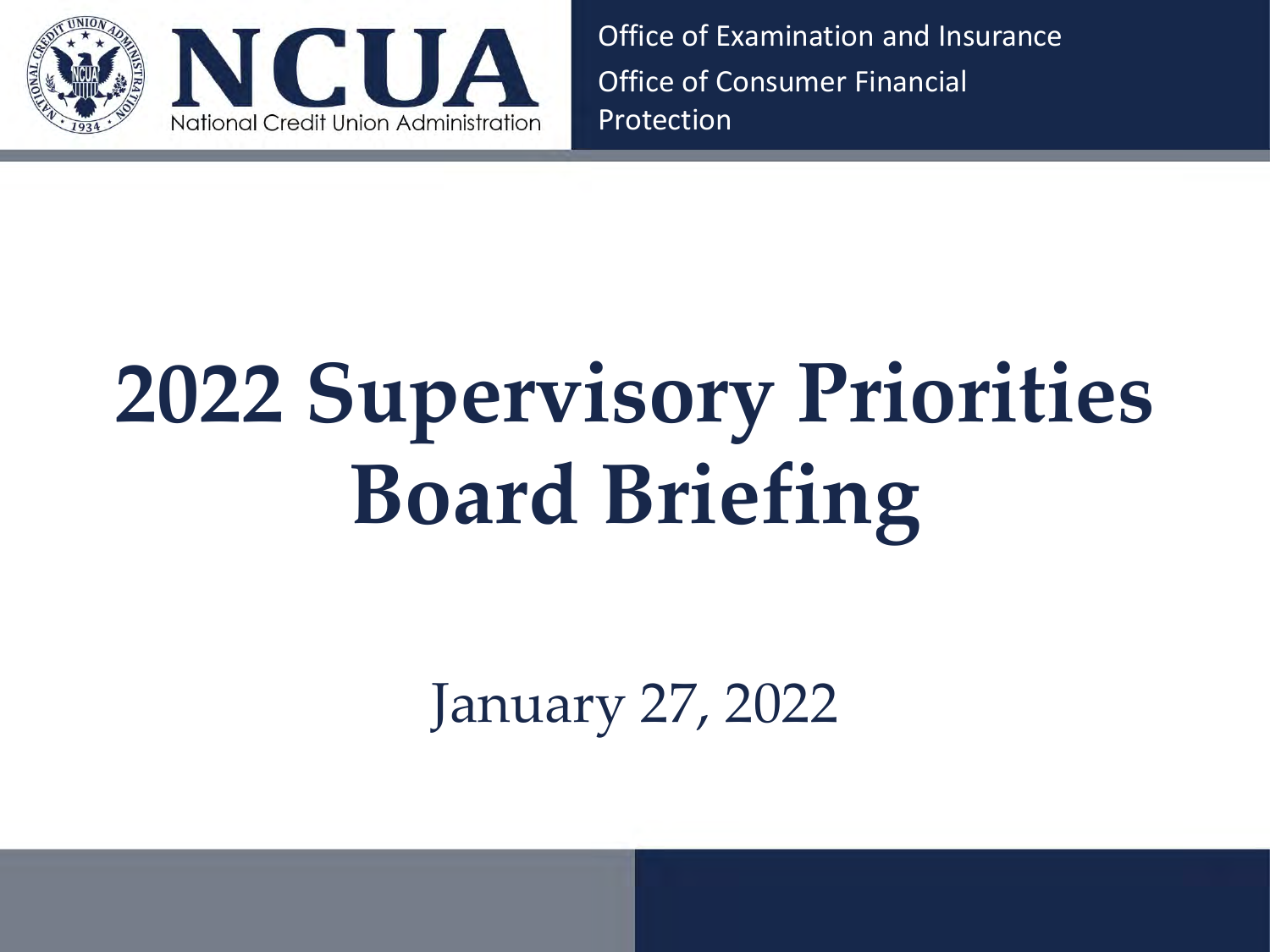- **Credit Risk Management**
- **Information Security (Cybersecurity)**
- **Payment Systems**
- **BSA/AML/Countering Terrorism Financing**
- **Capital Adequacy/Risk Based Capital Rule**
- **Loan Loss Reserving**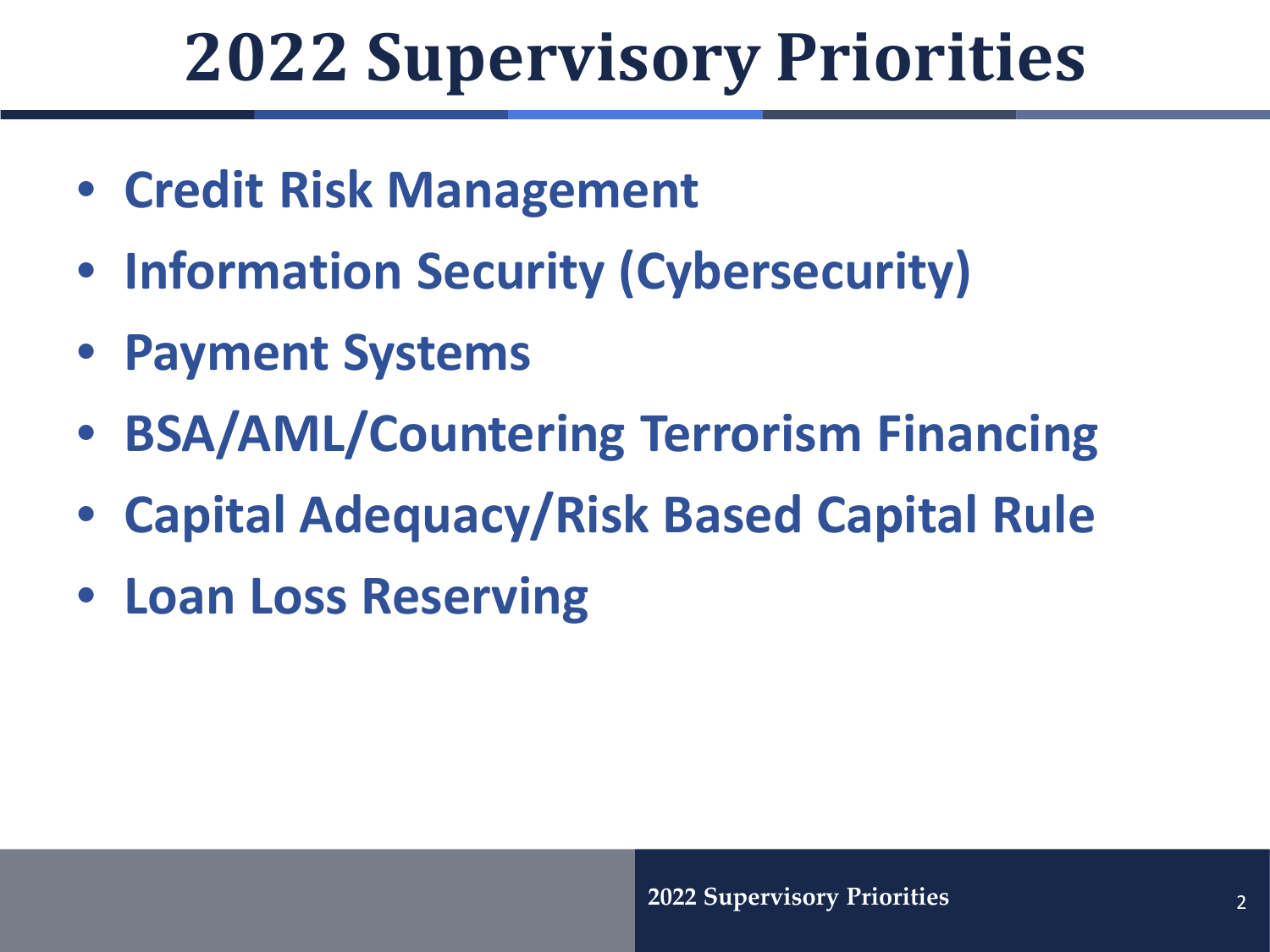- **Consumer Financial Protection**
- **Loan Participations**
- **Fraud**
- **London Inter-Bank Offered Rate (LIBOR) Transition**
- **Interest Rate Risk**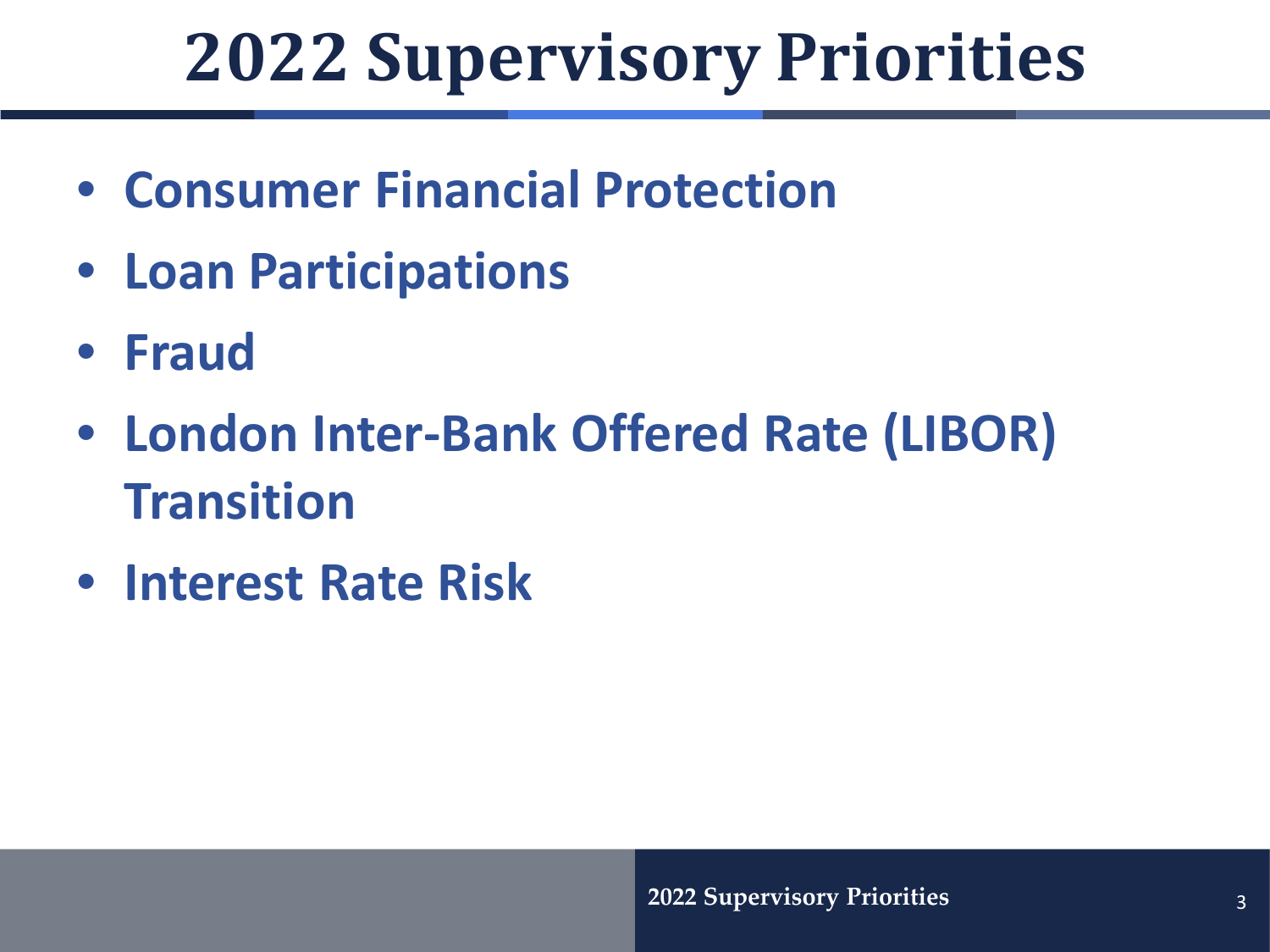#### **Other Reminders**

- **NCUA Connect & MERIT**
- **Recording of Official Meetings**
- **CAMELS Update**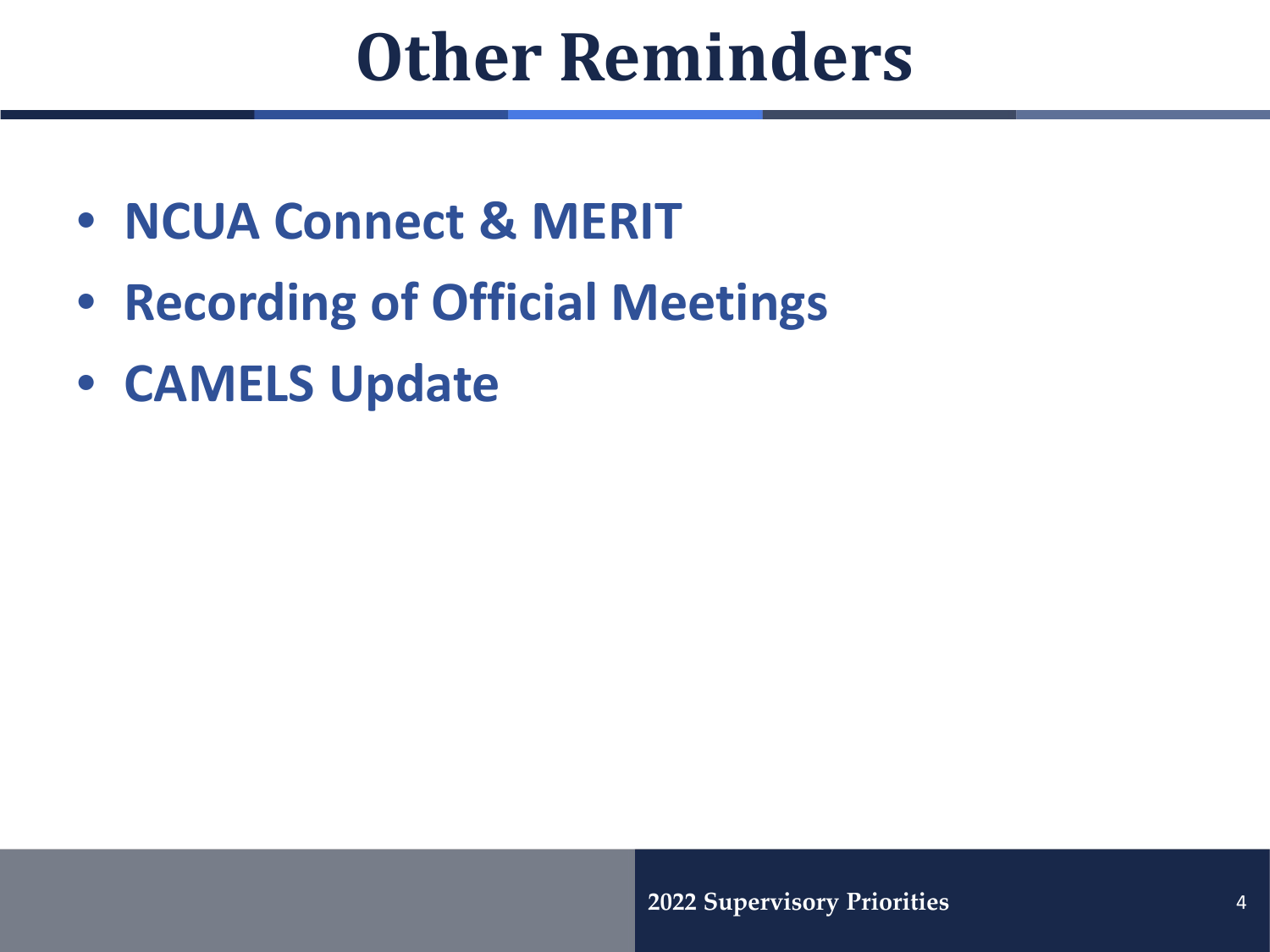#### **Credit Risk Management**

#### **NCUA will:**

- **Continue to focus on credit risk management and mitigation efforts**
- **Review adjustments credit unions made as a result of the COVID-19 pandemic and the CARES/Consolidated Appropriation Acts**
- **Consider credit union efforts to provide prudent relief due to COVID-19**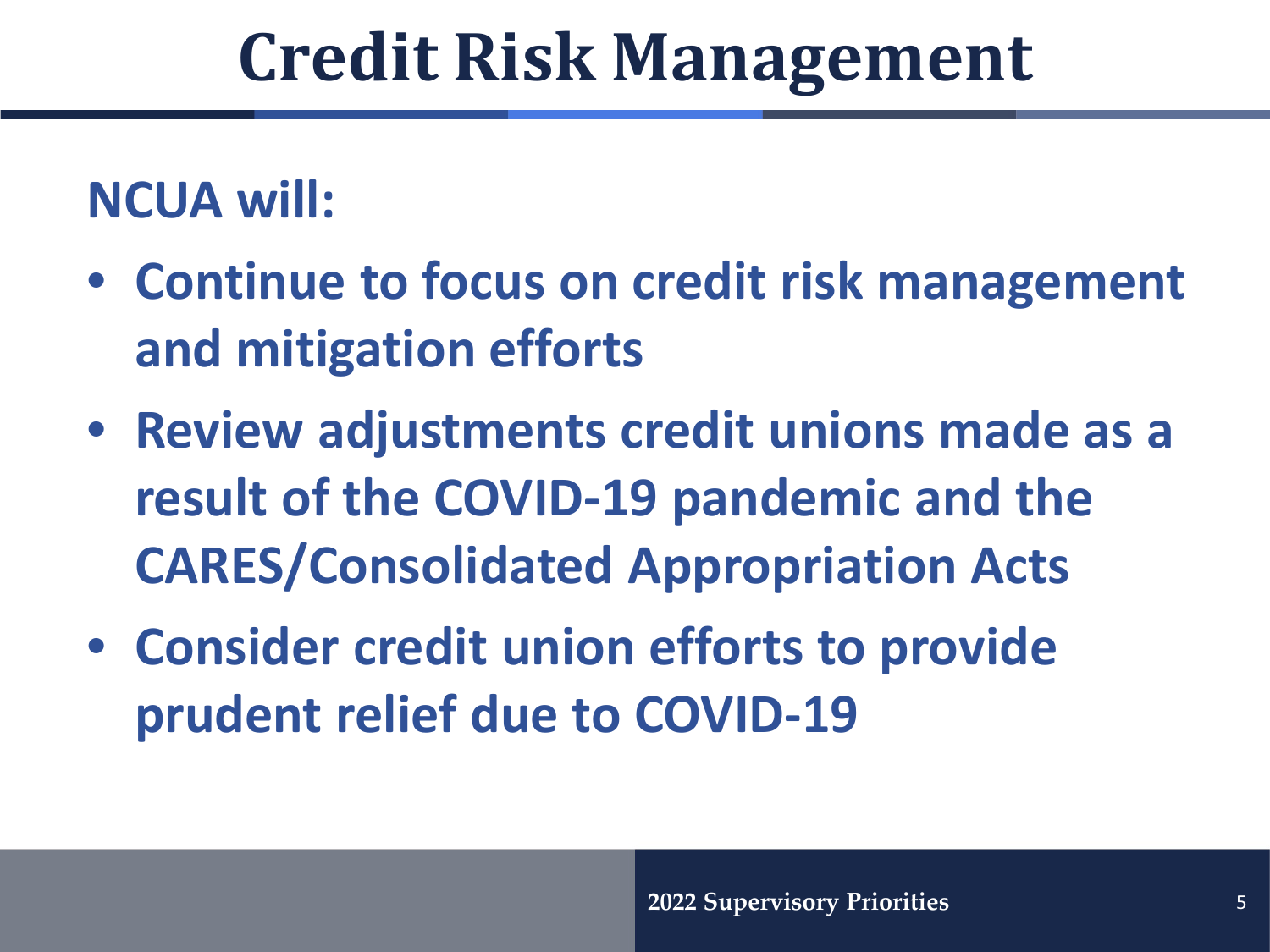# **Information Security (Cybersecurity)**

- **Cybersecurity risks are a significant threat to the credit union system**
- **NCUA continues to update information security examination procedures**
- **The Automated Cybersecurity Evaluation Toolbox allows credit union to determine and measure cybersecurity preparedness** 
	- Toolbox is voluntary and establishes no new requirements or expectations for credit unions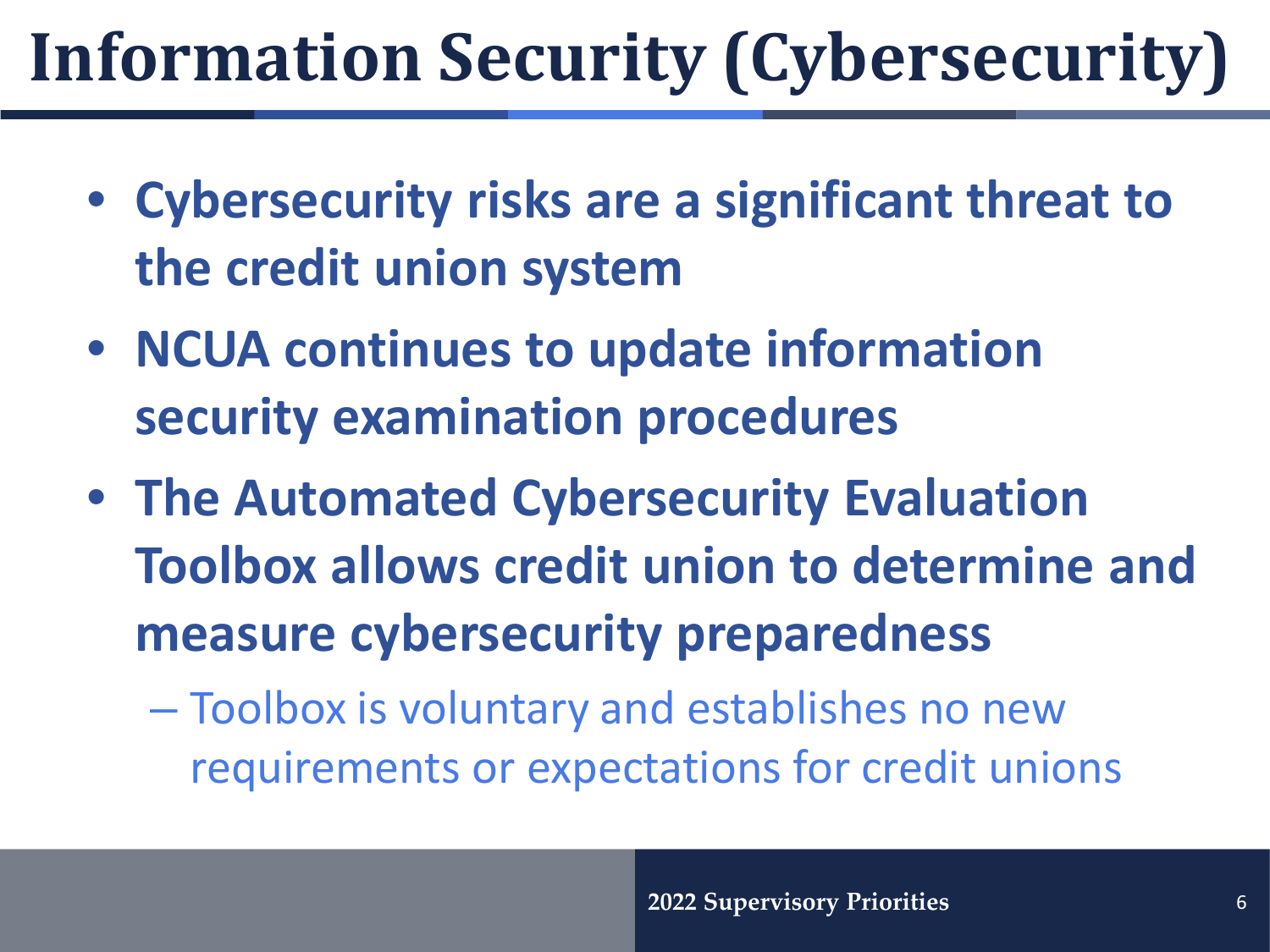#### **Payment Systems**

- **Credit union payment related products, services, and operations are a growing area of complexity and risk**
- **Increased consumer demand**
- **Heavy reliance on technology for transaction processing**
- **Increased risk of fraud, illicit use, and breaches of data security**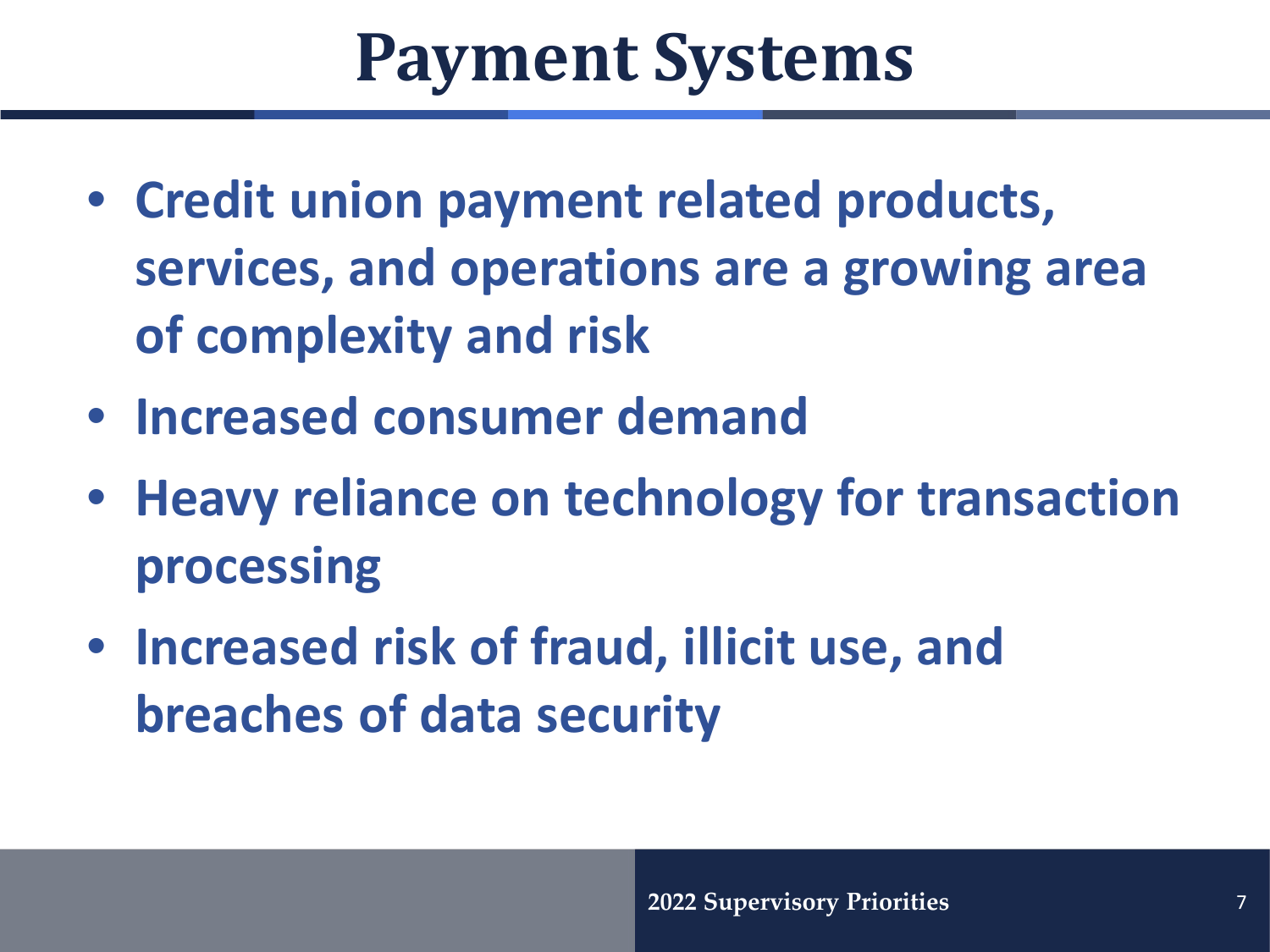# **BSA/AML/Terrorism Financing**

- **The BSA was amended for the first time since 2001 by the AML and CTA Acts**
- **New requirements for credit unions to update their risk-based BSA and AML/CFT policies, procedures, and processes**
- **Requirements will be implemented incrementally throughout 2022**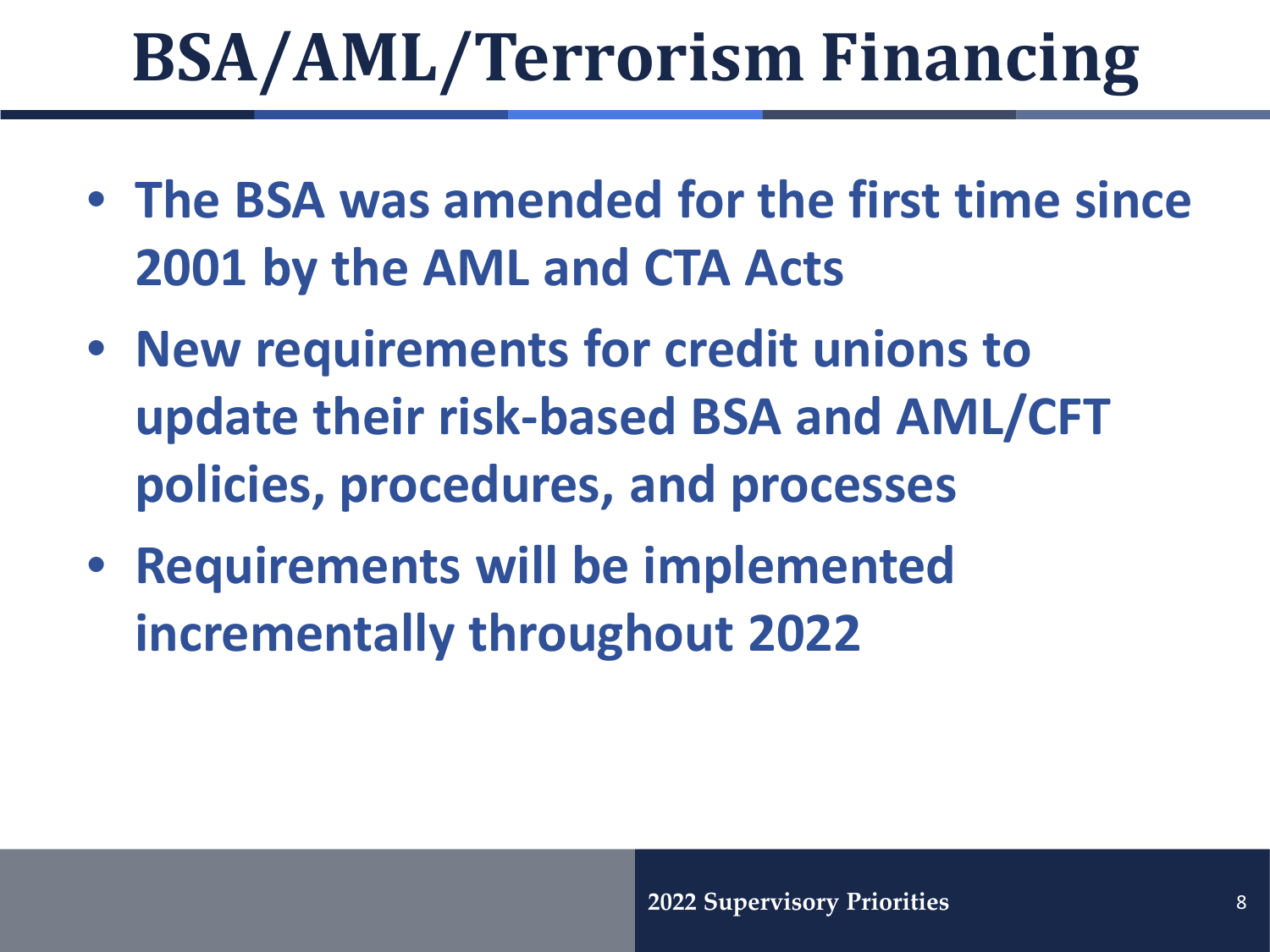#### **Capital Adequacy/Risk Based Capital Rule**

- **Capital adequacy standards will be reviewed commensurate with:**
	- Risk Based Capital ratios
	- A credit union's efforts to evaluate impact of COVID-19 relief on financial and capital stability
- **Complex credit unions:** 
	- Are subject to Risk Based Capital rule requirements effective Jan 1, 2022
	- Will need to make Call Report revisions based on the Risk Based Capital rule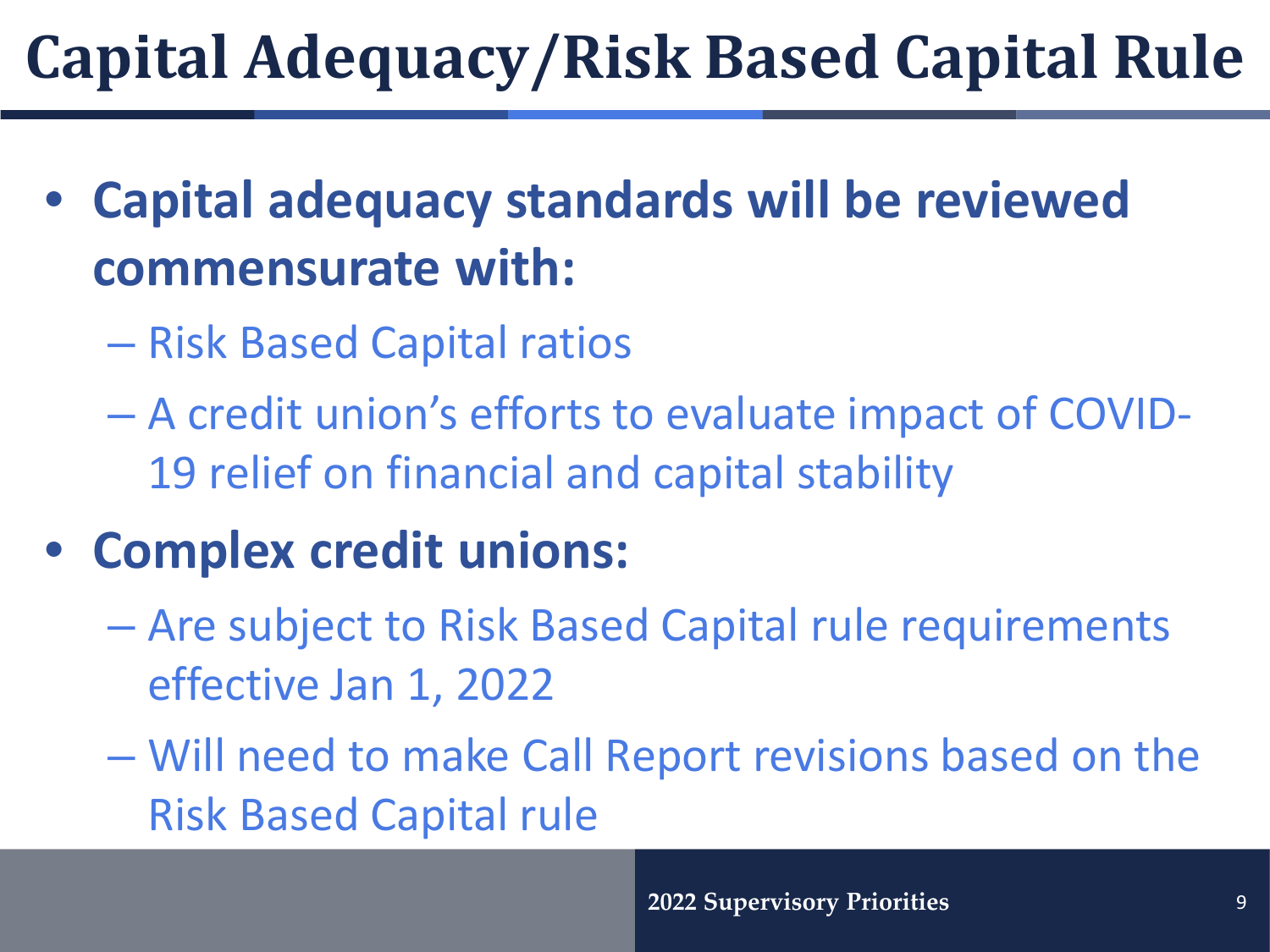#### **Loan Loss Reserving**

- **Continued focus on reviewing ALLL accounts adequacy and reserve methodology**
- **CECL compliance effective January 2023** 
	- Examiners will discuss preparations to implement **CECL**
	- CUs < \$10M are not required to follow GAAP or CECL unless required by the SSA
		- Reserve methodology will still be reviewed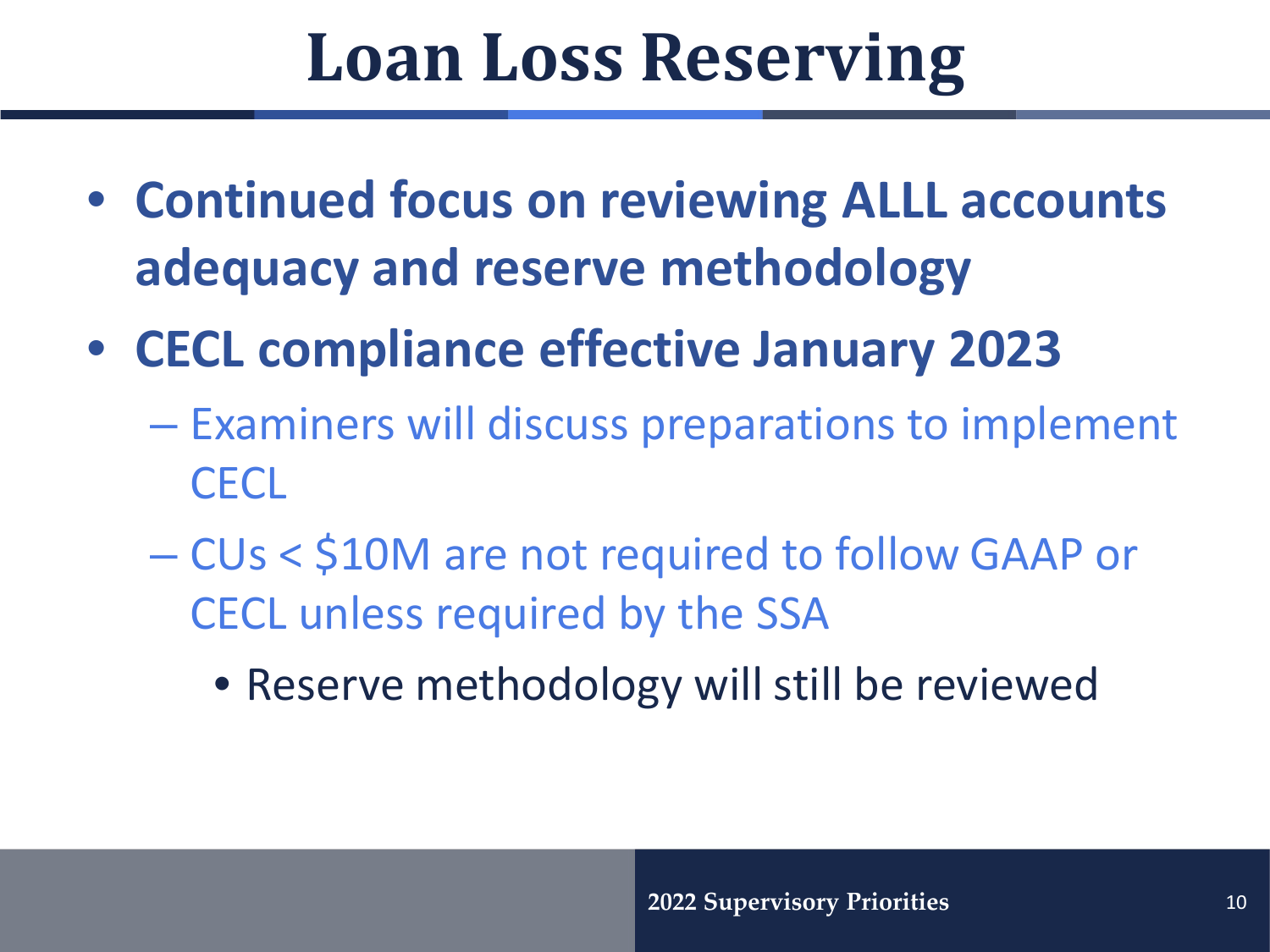#### **Consumer Financial Protection**

- **Mortgage Loan Forbearance**
	- CARES Act Single-Family Mortgage Loans
	- Non-CARES Act Single-Family Mortgage Loans
- **Consumer Loan Forbearance/Accommodation**
- **CARES Act Amendments to the Fair Credit Reporting Act (FCRA)**
- **2021 Mortgage Servicing Final Rule (RESPA/Reg X)**
- **Servicemembers Civil Relief Act (SCRA)**
- **Fair Lending**
- **Overdraft Document Requests**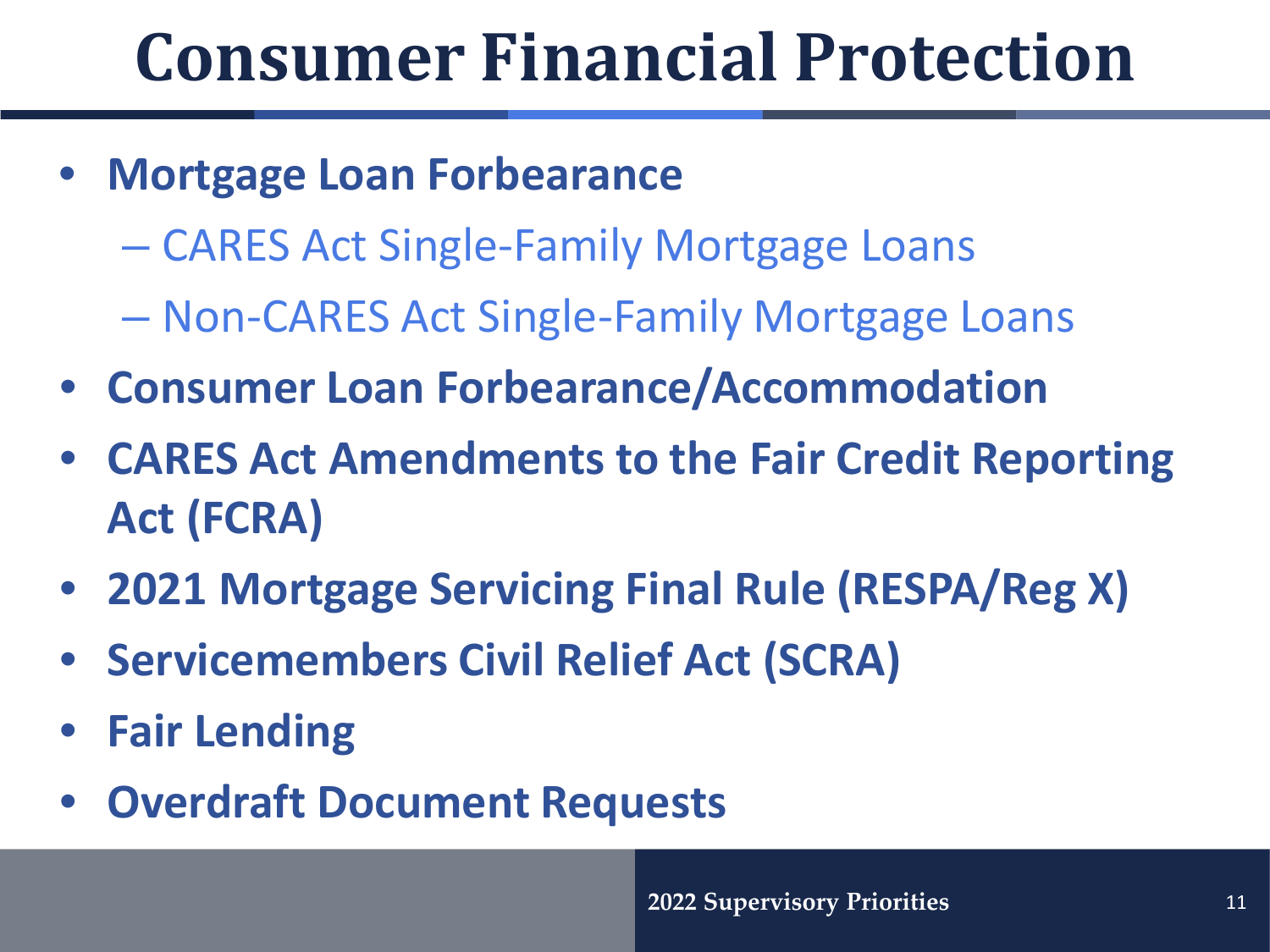#### **Loan Participations**

- **NCUA will evaluate loan participation portfolios for safe-and-sound practices, including:**
	- Loan participation transaction risks
	- Compliance with board approved policy limits
	- Credit union reconciliations of servicer records
	- Third party due diligence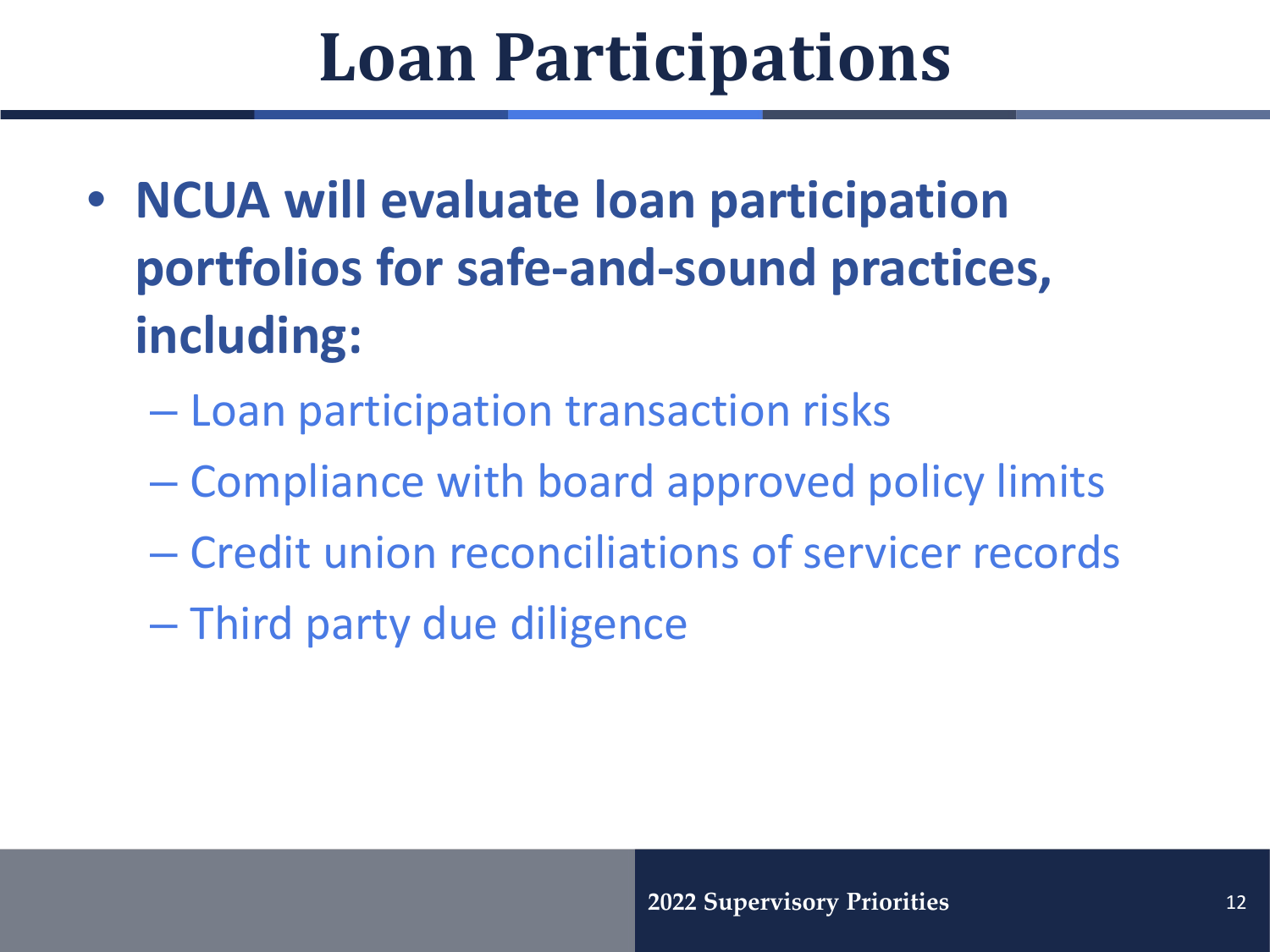### **Fraud**

- **Fraud risk has increased due to the offsite posture of many credit unions**
- **NCUA will focus on credit union efforts to detect and deter fraud and will perform transaction testing**
- **Reviews will include**
	- Internal controls
	- Separation of duties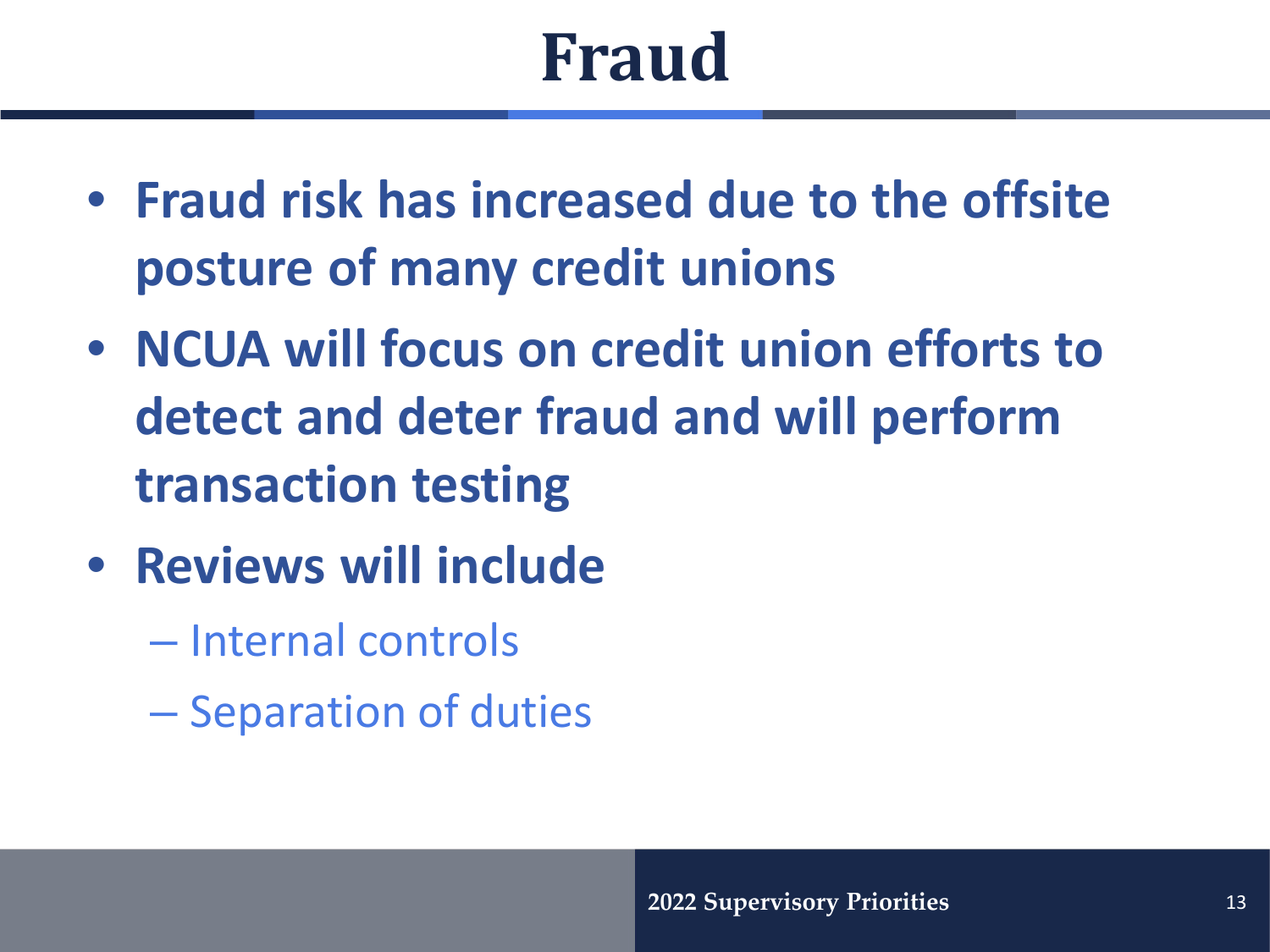#### **LIBOR Transition**

- **The one-week and two-month USD LIBOR settings are no longer published as of December 31, 2021**
- **The overnight and one-, three-, six-, and 12 month USD LIBOR settings were extended through June 2023**
- **NCUA will focus on credit unions with significant LIBOR exposure or inadequate fallback mitigation measures**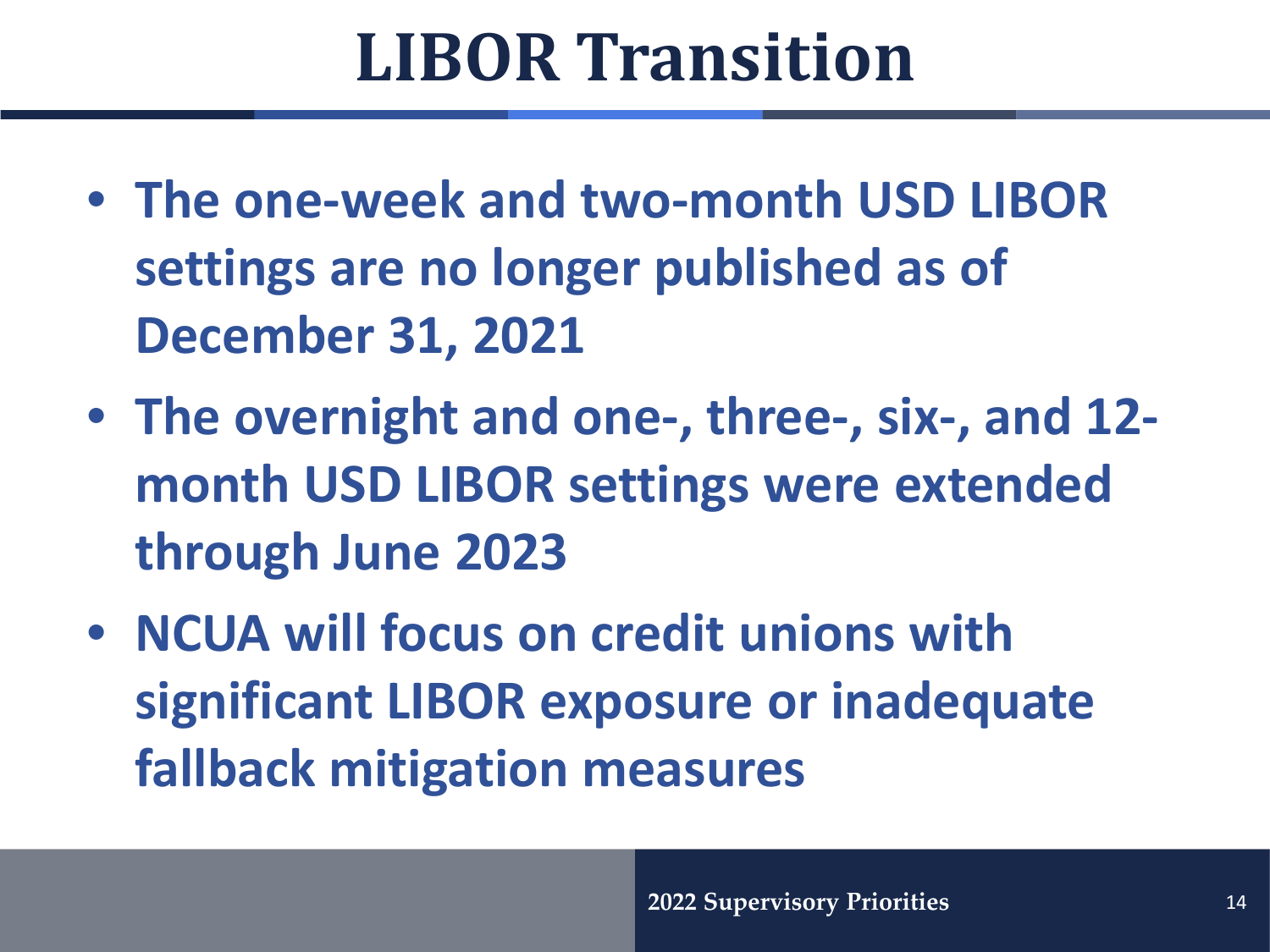#### **Interest Rate Risk**

- **The credit union system experienced high share growth over the last two years**
- **IRR and sensitivity increased as a result of longer duration assets**
- **Earnings were strained with some short-term assets**
- **NCUA will evaluate credit union efforts to balance, model, and manage IRR**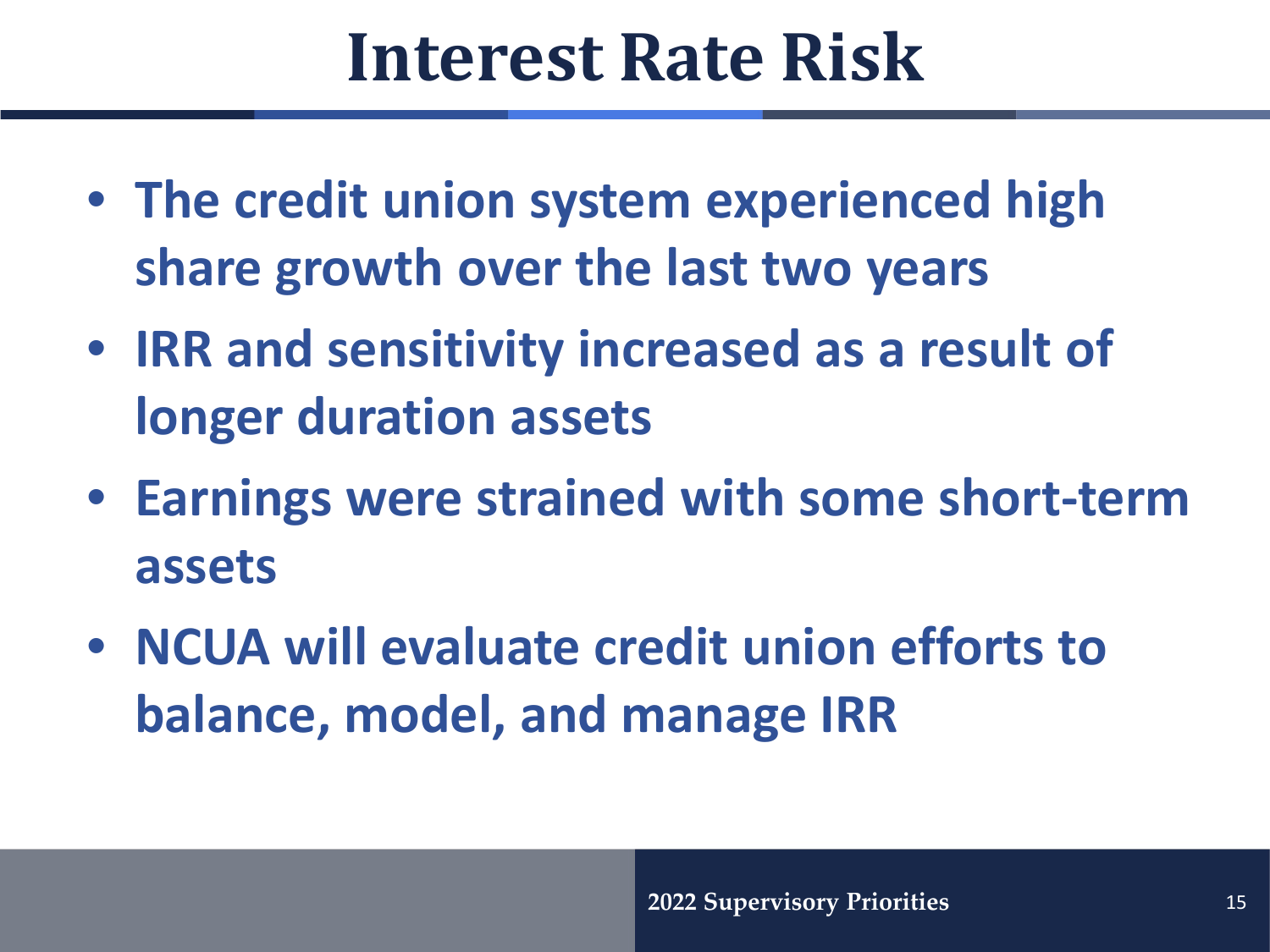#### **NCUA Connect & MERIT**

- **NCUA and State examiners completed MERIT and associated systems training between August and November 2021**
- **These new systems provide important benefits**
- **Credit unions will use MERIT and related systems during examinations**
- **Examiners have time allocated to work with credit unions on using the new tools in 2022**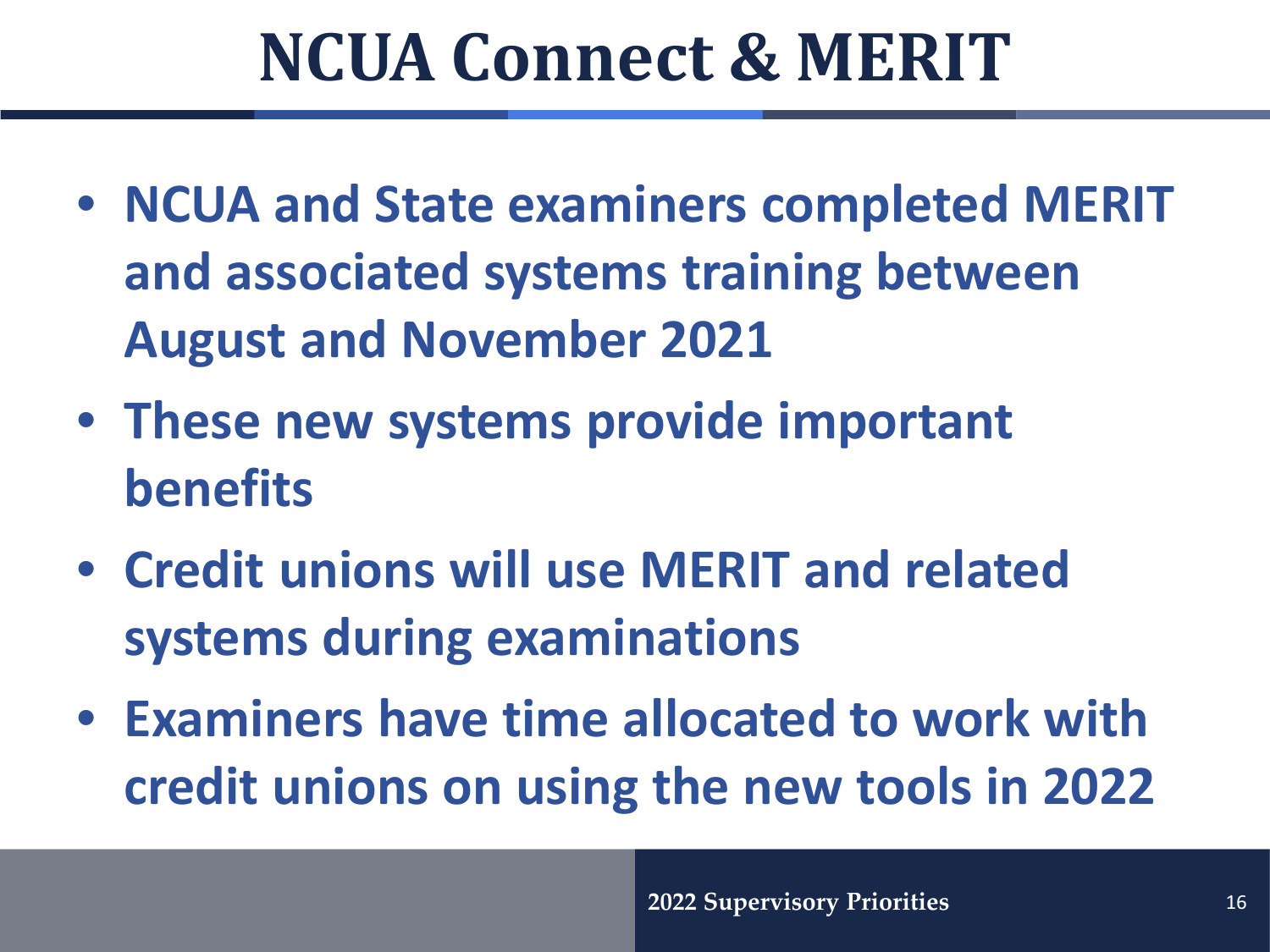# **Recording of Official Meetings**

- **Federal credit unions may record exit meetings and joint conferences with examiner concurrence**
- **Examiners will normally agree to recordings**
- **Any disagreement may be addressed with regional management**
- **Credit unions should refer to local, state, and federal laws, especially re: obtaining consent**
- **Examiners may request a copy of the recording**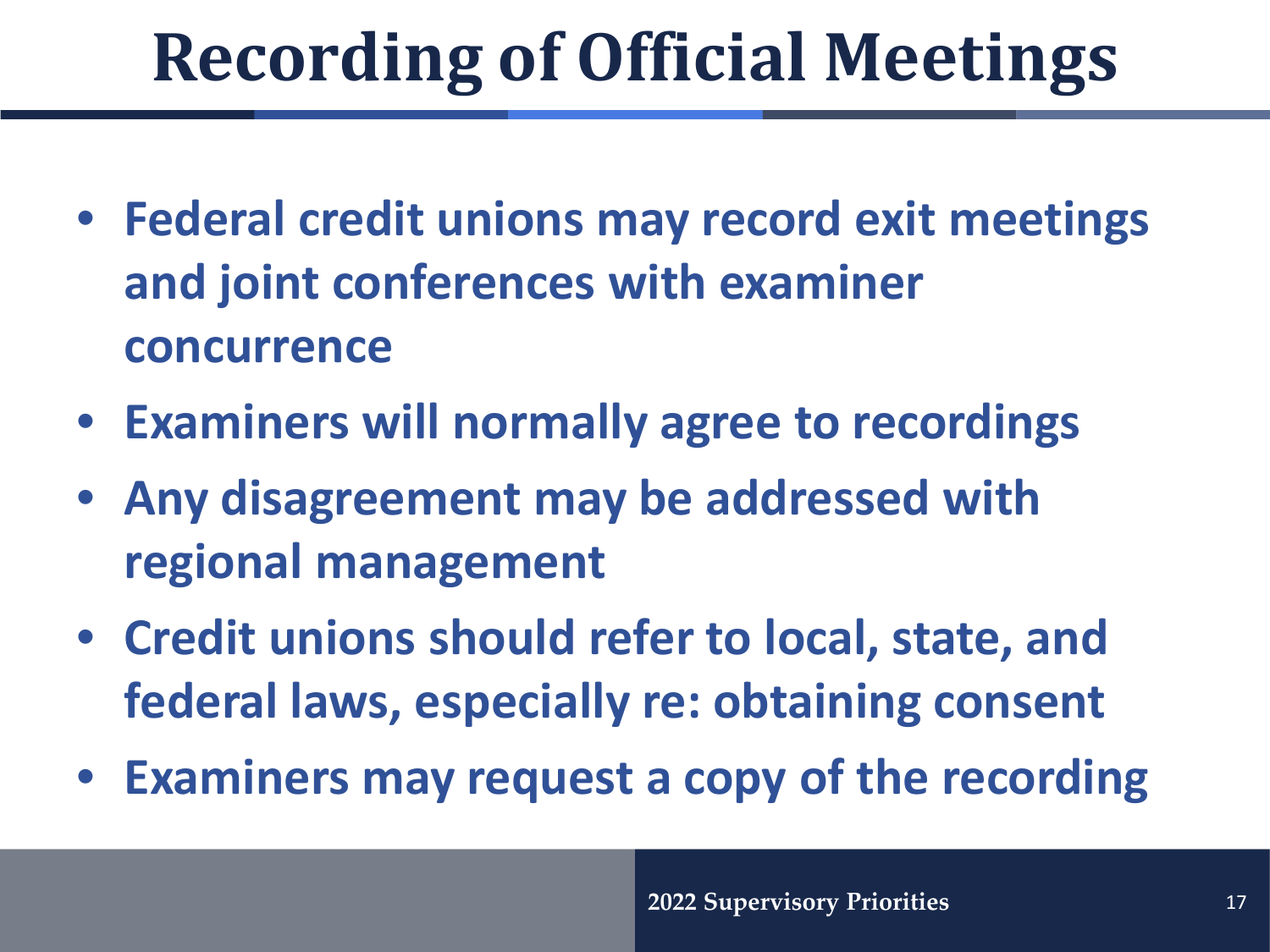#### **CAMELS Update**

- **Final rule to add "S" to CAMELS approved October 2021; with an effective date of April 1, 2022**
- **CAMELS distinguishes liquidity risk from market sensitivity**
- **"S" component effective risk management includes comprehensive policies, risk limits, risk mitigation strategies, and governance framework**
- **"L" component considerations include current and prospective sources of liquidity**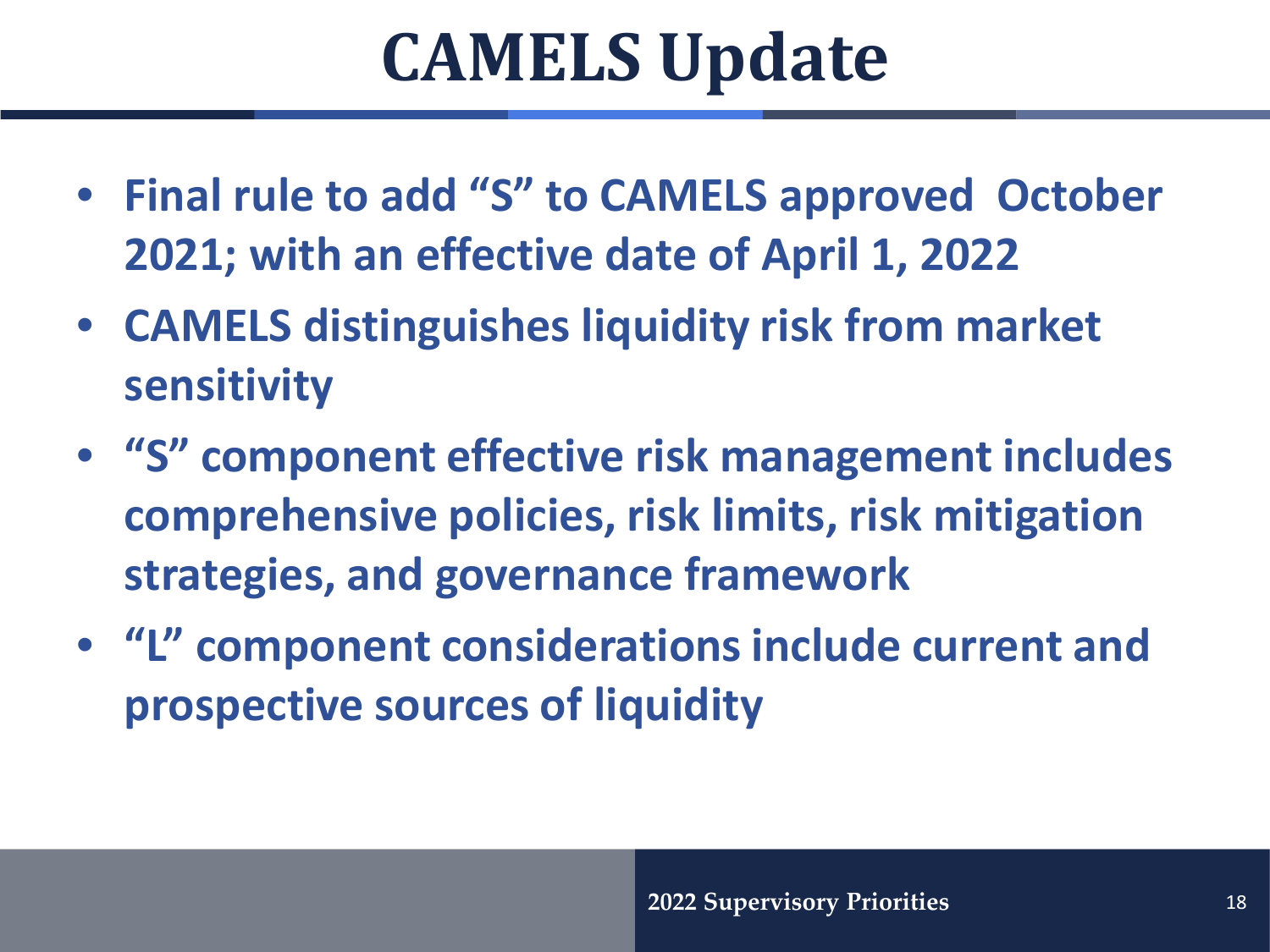### **QUESTIONS**